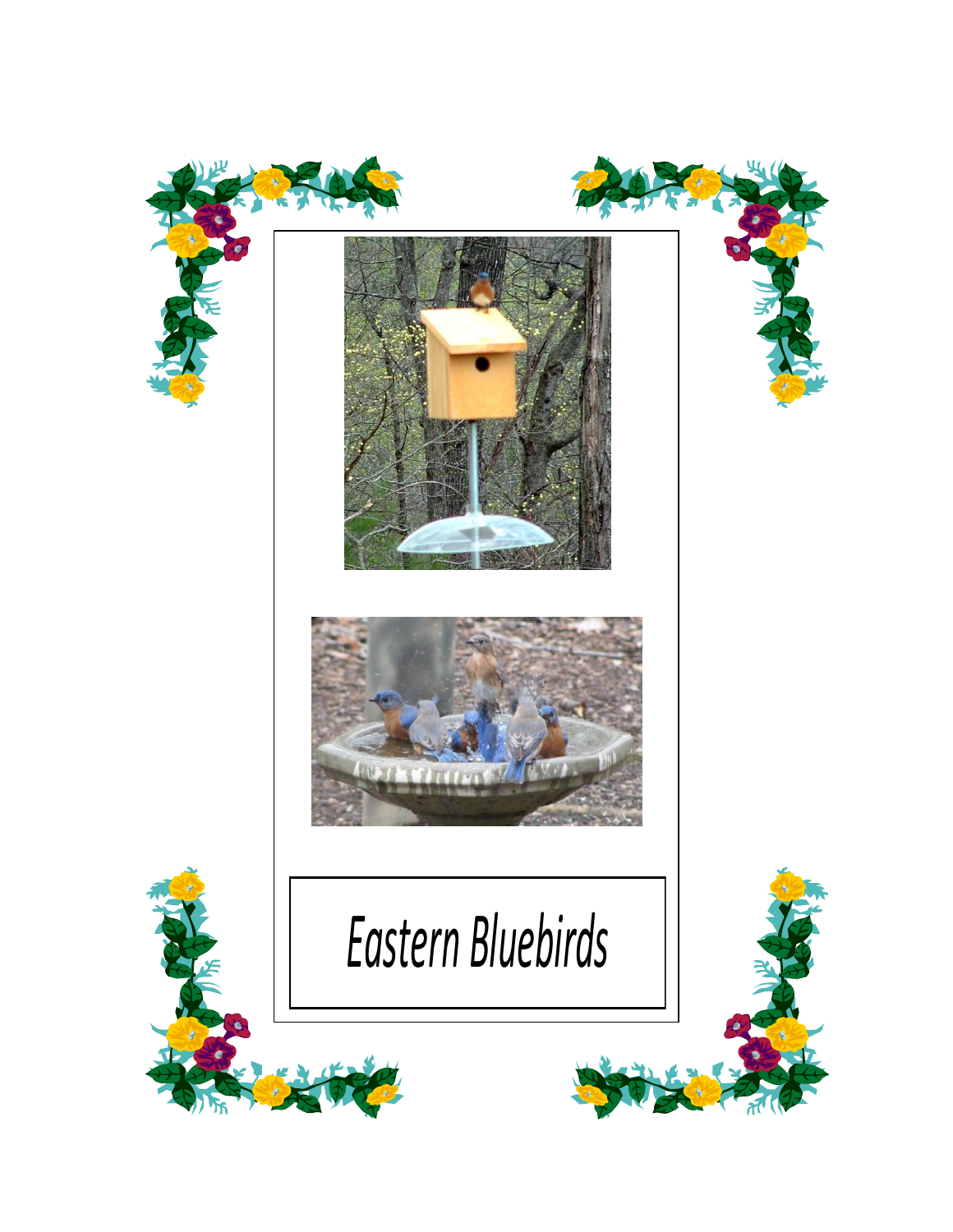## **Bluebird Houses**

**A good bluebird box should be well ventilated, watertight, have drainage holes, be easy to monitor, and easy to clean. To enjoy this treasure it must open easily to be cleaned and monitor the eggs and babies as they develop. Always knock before you open the box so you do not get a bluebird in the face!**

**Valentine's Day is a good marker for our area to make sure your bird houses are cleaned for the season. Open your bird house to clean it out; brush it out or scrape if necessary and then brush out after each brood of birds have fledged, but most definitely every season. Rub the inside of the top with a strong smelling soap (like Irish Spring etc.) to deter the wasps from building in there.** 

**Bluebirds love meal worms and you can put some out for them in a flat container and enjoy their picnic. Very helpful to Mommy Bluebird when she is feeding her babies. We have found ours have seemed to like the live ones better than the dried.**